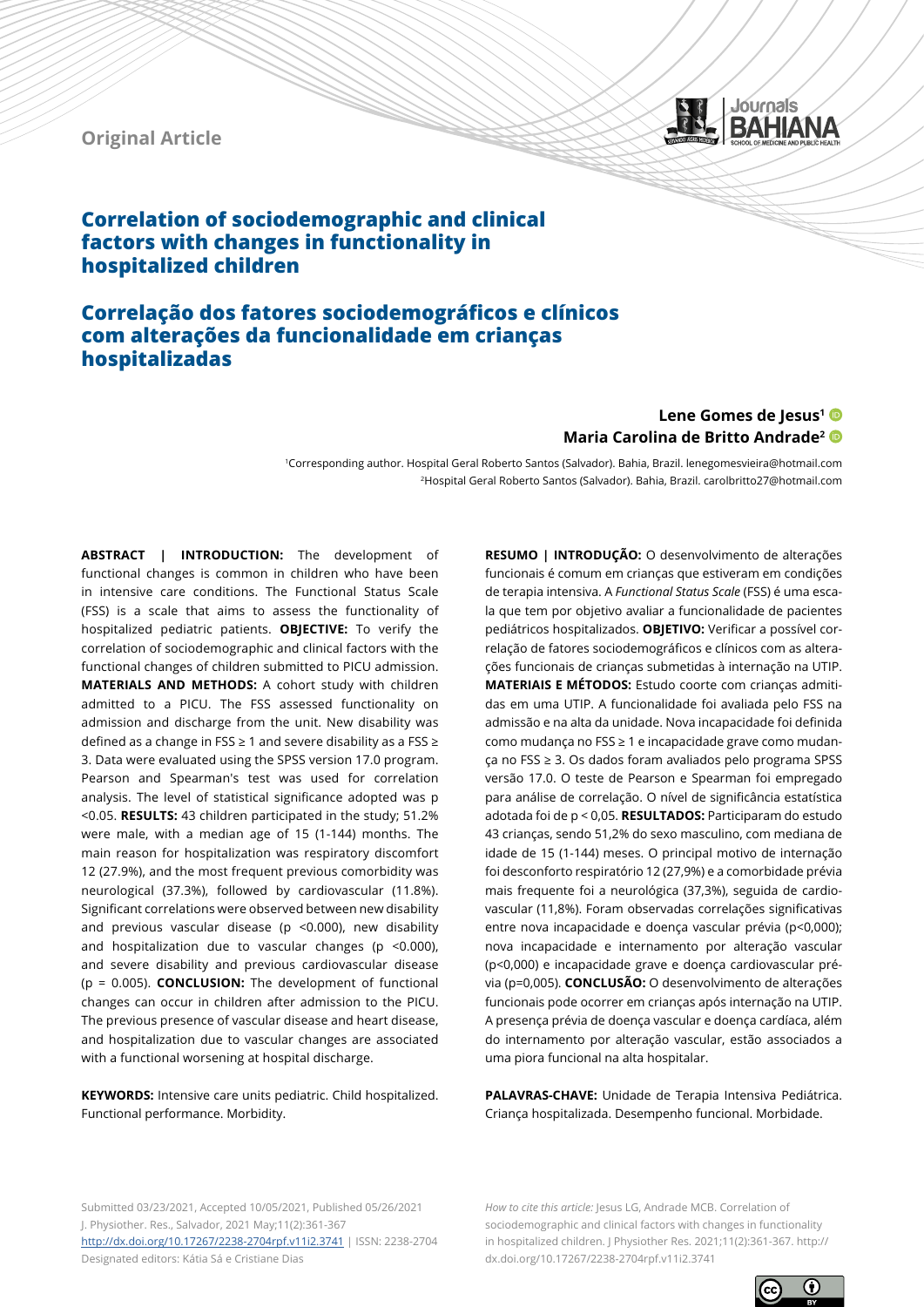# **Introduction**

Assistance in Pediatric Intensive Care Units (PICUs) has undergone several transformations over the years.[1](#page-5-0)-[3](#page-5-1) With technological advances and improved care, there was a reduction in mortality rates in most PICUs, but in contrast, recent studies have shown an increase in morbidity rates after hospitalization in these units. $1-3$  $1-3$  $1-3$  Due to these changes and assessing survival, researchers are increasingly interested in functional outcomes after admission to the ICU. $^{2,3}$  $^{2,3}$  $^{2,3}$  $^{2,3}$ Given this information, it is known that the objective of the care teams in the PICUs is not restricted to saving lives but also to carry out actions to prevent morbidities and preserve function.[2](#page-5-2)

The hospital is an environment that offers a certain deprivation to the fundamental stimuli for child development[.4,](#page-5-3)[5](#page-5-4) Prolonged hospital stay generally leads to reduced functionality, and this change may be related to the underlying disease or associated with other factors, such as the care administered in the PICU.<sup>[4](#page-5-3),[5](#page-5-4)</sup> The literature reports that the decline in functionality, including physical, psychosocial, and neuro-cognitive deficits, is common in children who were in intensive care conditions.<sup>[2](#page-5-2)-[4](#page-5-3)</sup> After discharge from the PICU, the disabilities and limitations presented by children affect their performance and overall development, whether in the physical, cognitive, emotional and / or social dimension.<sup>[4,](#page-5-3)[5](#page-5-4)</sup>

Therefore, it is of great importance to use instruments that assess the functionality of hospitalized children.6-8 The application of these instruments allows the early identification of children most likely to develop changes in functionality, which favors more consistent treatment and rehabilitation strategies.<sup>[6,](#page-5-5)2</sup> Most of these instruments are not yet available in Brazil, as they are not validated for the Portuguese language.

Recently, a specific instrument for assessing functionality, the Functional Status Scale (FSS), has gone through the validation process in the Brazilian population and has since been widely used.<sup>6,[9](#page-6-1),[10](#page-6-2)</sup> This instrument was developed on a conceptual basis in scales of activities of daily living and adaptive behavior, and its objective is to assess the functional outcomes of hospitalized pediatric patients.6,9,10 The FSS is an appropriate instrument for a wide age group, considered easy to apply, low cost, and reliable<sup>[6](#page-5-5),[8](#page-6-3),[9](#page-6-1)</sup>

Given the importance of a better understanding of changes in functionality during the child's hospitalization process, this study aimed to verify the correlation of sociodemographic and clinical factors with the functional changes, measured by the FSS, of children submitted to PICU admission.

### **Materials and methods**

This is an observational, prospective cohort study whose population was composed of children admitted to a PICU. Children of both sexes, aged between 29 days and 15 years of age, on spontaneous ventilation and who were not under continuous use of sedatives or anticonvulsants in doses higher than usual, were included in the study, and children readmitted to hospital were excluded from the study. PICU in a period ≤ 24 hours after discharge from the unit. The sample was constituted by convenience.

Primary data related to the functional aspect were collected through the investigation form, and secondary data, sociodemographic and clinical, came from the patients' medical records. Data collection was carried out at the PICU between February and April 2020 by previously trained physiotherapists from the service. Upon admission to the PICU, the research was presented to the person in charge, in case of agreement with the purposes of the study and after signing the Informed Consent Form (ICF), a form was filled out with the medical record baseline data. Then, the FSS was applied to identify the child's level of functionality when admission to the PICU. The FSS was also applied when the unit was discharged.

J. Physiother. Res., Salvador, 2021 May;11(2):361-367 <http://dx.doi.org/10.17267/2238-2704rpf.v11i2.3741> | ISSN: 2238-2704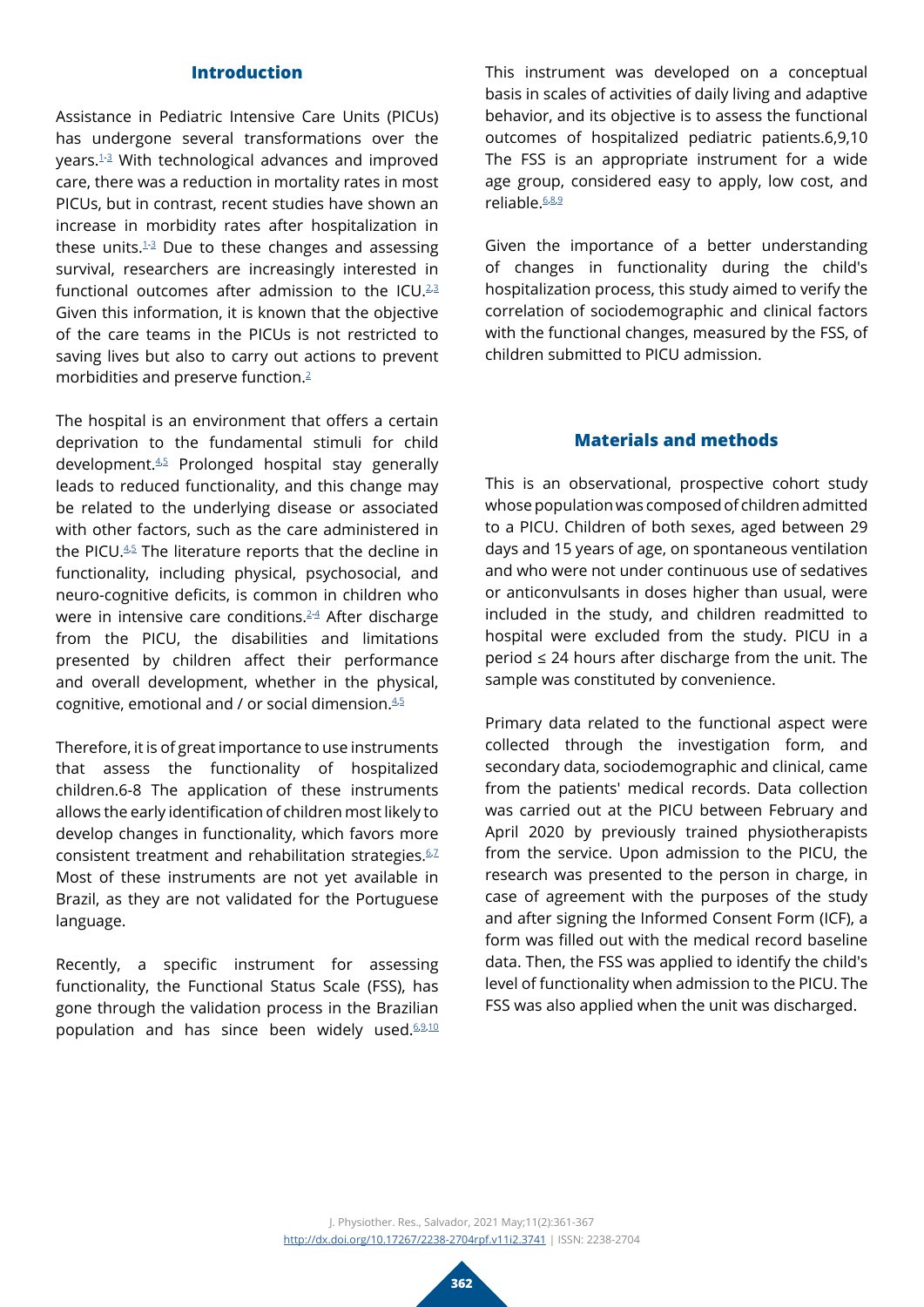As sociodemographic variables, gender was included, categorized as female and male and age in months. Clinical variables refer to previous comorbidities, described in: neurological, cardiac, renal, vascular disease, previous abdominal surgery and multiple comorbidities (in the presence of two or more comorbidities) and the reason for hospitalization in the PICU as respiratory discomfort, postoperatively general pediatric surgery, post-operative neurosurgery, lowering the level of consciousness and vascular changes.

The FSS was developed to assess the functional status of hospitalized patients, it is composed of six domains: mental status, sensory functioning, communication, motor functioning, food and respiratory status, the score per domain ranges from 1 (normal) to 5 (very dysfunction) serious). Therefore, its overall score can vary from 6 to 30 points, the higher the score the worse the functionality.The global score can still be categorized as follows: adequate functionality, in scores ranging from 6 to 7; mild dysfunction of 8 to 9 points; moderate dysfunction between 10 and 15 points; severe dysfunction of 16 to 21 points and above 21 will be considered very severe dysfunction[.6,](#page-5-5)[9](#page-6-1),[10](#page-6-2) According to the study by Williams et al. $11$ , new disability was defined as a change in the FSS  $≥$  1 and severe disability as a change in the FSS  $≥$  3, this variable aimed to show the individuals who had functional changes by the FSS, regarding it concerns the score of admission and discharge.

The Statistical Package for the Social Sciences (SPSS) version 17.0, was used to structure the data spreadsheet and statistical analysis. The numerical variables were presented in median and interquartile range and the categorical variables were presented in absolute terms and relative frequency. For this study, a Pearson correlation was performed between sociodemographic and clinical variables with the functional changes assessed by the FSS. P <0.05 was considered statistically significant.

This study is part of a parent project and is approved by the Ethics and Research Committee. According

to Resolution 466/12 of research involving human beings, all participants or responsible family member signed the informed consent form.

# **Results**

The study included 43 children admitted to the PICU in Salvador, Bahia, 51.2% of whom were male, with a median age of 15 (1-144) months. The median length of stay was 6 (1-27) days. Regarding the main reasons for hospitalization, 12 (27.9%) participants had respiratory distress, 8 (18.6%) after pediatric surgery, and 6 (14%) after neurosurgery. The most frequent previous comorbidity was neurological disease (37.3%), followed by heart disease (11.8%) and kidney disease (9.8%) (Table 1).

Regarding the global FSS score, on admission, the sample had a median of 14 (6-26) points, indicating then moderate dysfunction. At hospital discharge, the median of the global score decreased to 9 (6-24) points, characterizing the sample as mild dysfunction (Table 1). Upon admission, the researchers showed that most participants had severe dysfunction 14 (32.6%), on the other hand, at the time of hospital discharge, the majority, 19 (44.2%), had adequate functionality, thus showing an increase in the number of children with improved functionality at discharge from the unit (Table 2). Concerning functional changes, the present study showed that 9.3% of the children had a functional worsening at discharge, and among these, 1 (2.3%) presented a new disability (change in the FSS  $\geq$  1), and 3 (7%) had a severe disability (change in FSS ≥ 3) (Table 1).

When correlating sociodemographic and clinical variables with functional changes, significant associations were observed between new disability and previous vascular disease (p <0.000); new disability and hospitalization due to vascular changes (p <0.000); and severe disability and previous cardiovascular disease ( $p = 0.005$ ) (Table 3).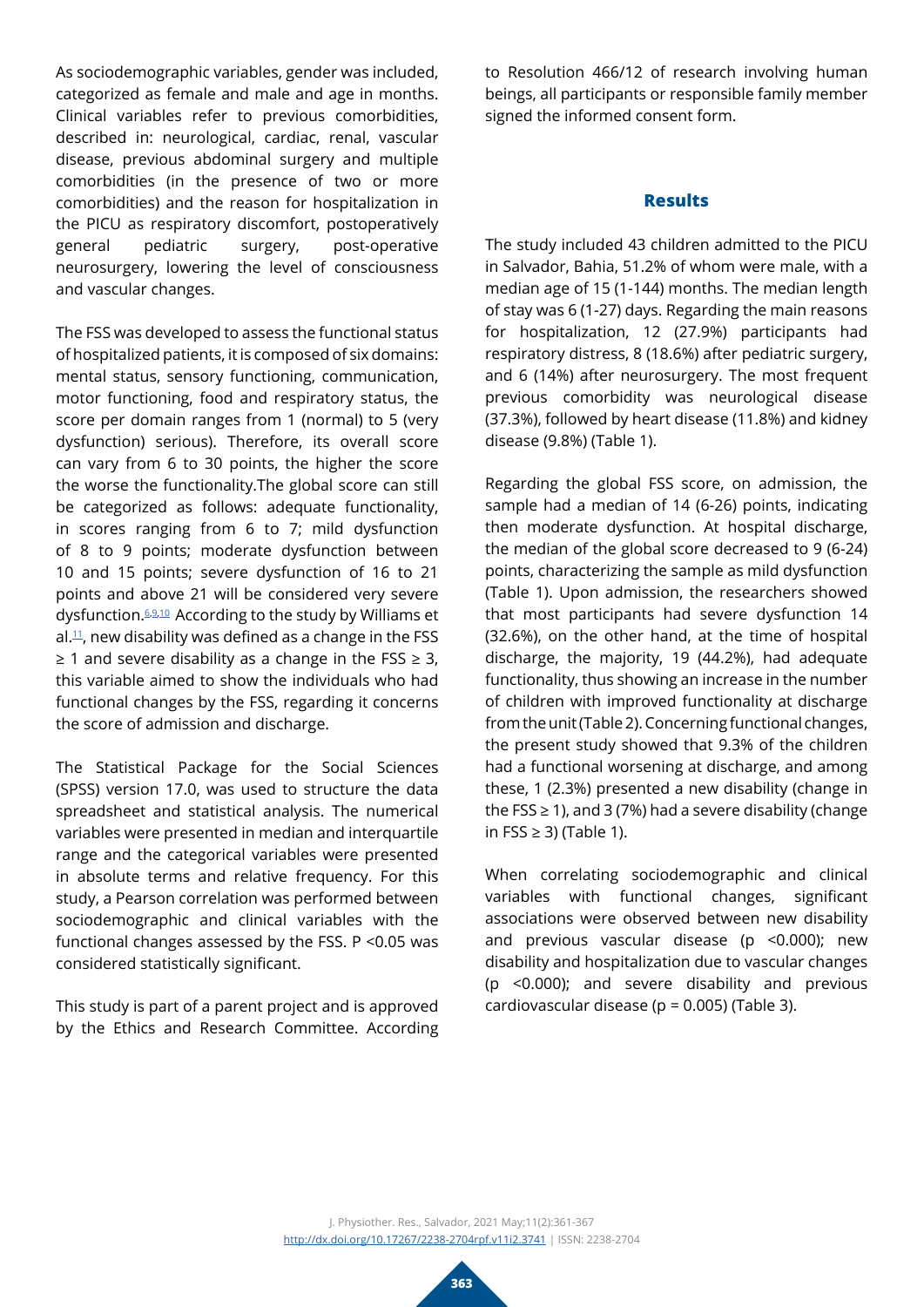**Table 1.** Sociodemographic, clinical and functional characteristics of children admitted to a PICU, 2020

| Variables                                        | Total population ( $n = 43$ ) |
|--------------------------------------------------|-------------------------------|
| <b>Male</b> , n (%)                              | 22(51,2)                      |
| Age (months), median (IR)                        | $15(1-144)$                   |
| Length of ICU stay (days), median (IR)           | $6(1-27)$                     |
| <b>Reason for hospitalization, n (%)</b>         |                               |
| Respiratory discomfort                           | 12 (27,9)                     |
| Postoperative pediatric surgery                  | 8(18,6)                       |
| Neurosurgery postoperative                       | 6(14)                         |
| Lowering the Level of Consciousness              | 5(11,6)                       |
| Shock and sepsis                                 | 4(9,3)                        |
| Vascular changes                                 | 2(4,7)                        |
| Others                                           | 6(14)                         |
| <b>Previous comorbidities</b> , n (%)            |                               |
| Neurological Disease                             | 19 (37,3)                     |
| Heart disease                                    | 6(11,8)                       |
| Kidney disease                                   | 5(9,8)                        |
| Vascular disease                                 | 3(5,9)                        |
| Previous abdominal surgery                       | 2(3,9)                        |
| Respiratory disease                              | 1(2)                          |
| Others                                           | 4(7,8)                        |
| Multiple comorbidities                           | 4(7,8)                        |
| No previous comorbidity                          | 7(13,7)                       |
| Global FSS score on admission, median (IR)       | $14(6-26)$                    |
| Global FSS score at discharge, median (IR)       | $9(6-24)$                     |
| <b>Functional changes</b> (change in FSS), n (%) | 4(9,3)                        |
| $\geq 1$                                         | 1(2,3)                        |
| $\geq$ 3                                         | 3(7)                          |

#### **Table 2.** Classification of FSS on admission and discharge from a PICU, 2020

| <b>FSS Classification</b>            | Admission | discharge |
|--------------------------------------|-----------|-----------|
|                                      | $(n=43)$  | $(n=43)$  |
| 6-7 proper functionality, n (%)      | 6 (14)    | 19 (44,2) |
| 8-9 mild dysfunction, n (%)          | 8(18,6)   | 3(7)      |
| 10-15 moderate dysfunction, n (%)    | 11(25,6)  | 11(25,6)  |
| 16-21 severe dysfunction, n (%)      | 14 (32,6) | 8 (18,6)  |
| > 21 very serious dysfunction, n (%) | 4 (9,3)   | 2(4,7)    |

#### **Table 3.** Correlation between sociodemographic and clinical variables with the functional changes of children hospitalized in a PICU, 2020

|                   | Variables                                  | p-value   |
|-------------------|--------------------------------------------|-----------|
| New disability    | Previous vascular disease                  | p<0,000   |
|                   | Hospitalization due to vascular alteration | p<0,000   |
| Severe disability | Previous heart disease                     | $p=0,005$ |

J. Physiother. Res., Salvador, 2021 May;11(2):361-367 <http://dx.doi.org/10.17267/2238-2704rpf.v11i2.3741> | ISSN: 2238-2704

**364**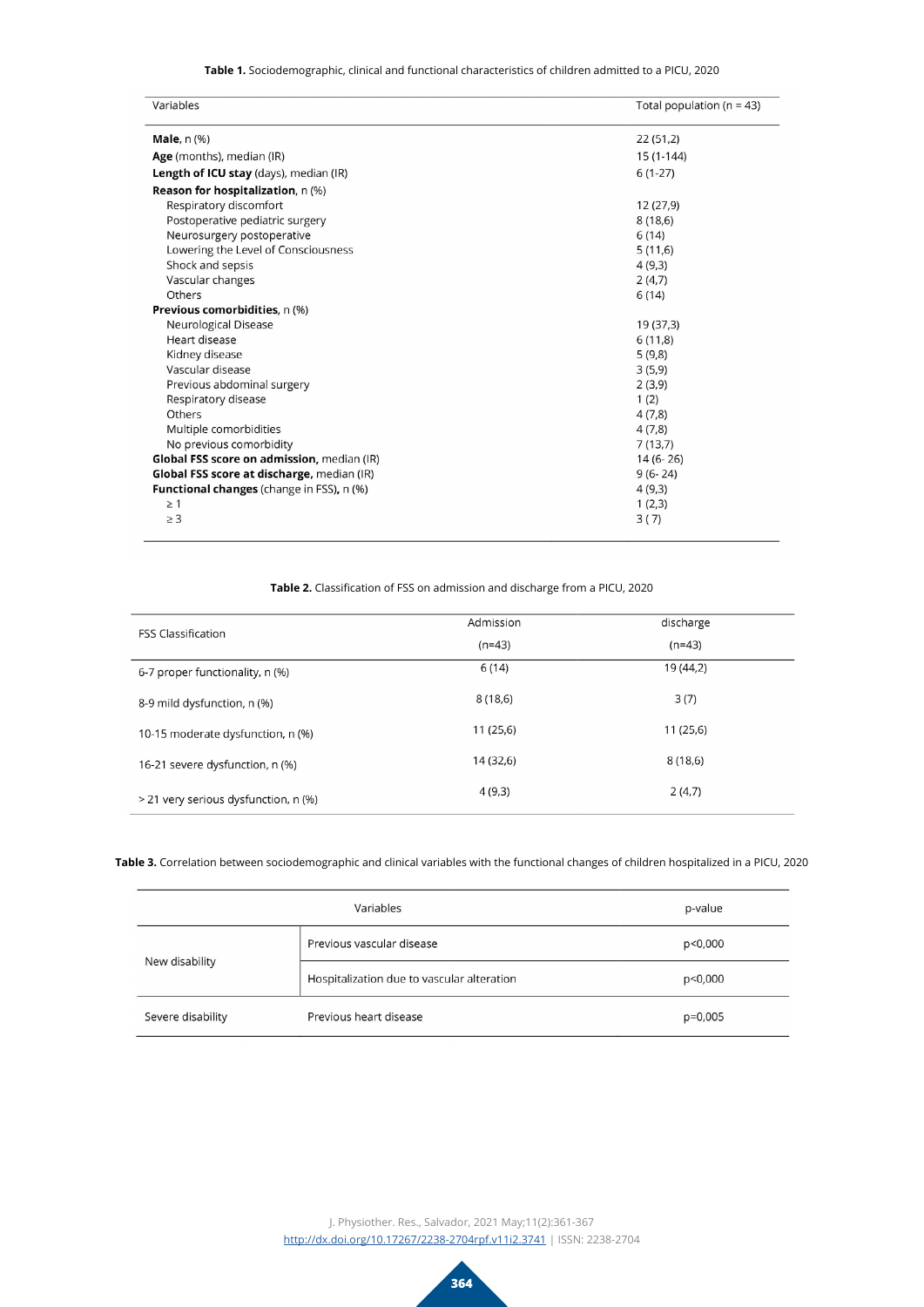# **Discussion**

The present study results suggest that the development of new disability and severe disability can occur in children who have been admitted to the ICU. A similar result was found in the multicenter study by Pollack et al.<sup>[3](#page-5-1)</sup>, whose objective was to investigate the development of new disability (increase in FSS  $\geq$ 3) associated with pediatric intensive care through the application of FSS the incidence of new disability was 4.8%.

The literature reports higher rates of acute illness after discharge from the PICU, such as the study in the study by Williams et al. $11$ , where a presentation of new disability (change in FSS ≥ 1) and severe disability (change in FSS  $\geq$  3) were commonplace in pediatric patients with primary neurological diagnosis, affecting 35% and 13% of its population, respectively, upon discharge from the PICU. When compared to the number of changes found in the present study, this high frequency may be related to existing differences concerning the PICU specialty, technological support, and the profile of the patients obtained, which changes according to the specificity of each region.

Recent studies show that some variables such as the reason for admission to the PICU and previous comorbidity can significantly influence the functional status of patients admitted to these units.<sup>[3](#page-5-1),[10](#page-6-2)[-13](#page-6-5)</sup> Pollack et al. $3$ , reported that the presence of new disability (FSS  $\geq$  3) at discharge from the PICU occurred more frequently in children with primary neurological diagnosis (7.3%), acquired cardiovascular disease (5.9%), and disease congenital cardiovascular disease (4.9%), rates were significantly different between groups (p = 0.003). In the present study, a similar result was observed with the literature, since a significant association was found between the presence of previous vascular disease, hospitalization due to vascular alteration, and the development of new disability, as well as the presence of previous heart disease and the development of severe disability. In the study by Typpo et al. $14$ , the researchers found that children with chronic heart disease have a higher

incidence of multiple organ deficiency syndromes during ICU stay when compared to children with other chronic diseases and children without chronic diseases; this clinical finding may justify the worst functional outcome presented for this patient profile at discharge from the unit.

In the present study, although most of the sample had neurological diseases as the previous comorbidity, there was no statistically significant association of this category with the development of a new disability or severe disability. That can be explained by the study by Mestrovic et al. $12$ , which aimed to assess the functional outcome of patients treated in a PICU using the Pediatric Overall Performance Category. The researchers found that children with previous neurodevelopmental changes had a significantly worse pre-admission functional score and therefore did not suffer as much functional deterioration during hospitalization compared to children without chronic diseases and children with other not-so-serious chronic diseases.

Regarding the time of exposure in the PICU, the literature reports that this variable presents a probability with the necessary losses at the time of discharge, indicating that the longer the period of exposure to this environment, the greater will be, according to the necessary losses.<sup>3,[10](#page-6-2)[-13](#page-6-5)</sup> The median number of days of hospitalization found in the present study is similar to that reported in the study by Danneberg<sup>13</sup>, who in turn had a median of 5 (3-10) days, in addition to finding a limit of this with a variable with corrected losses at discharge from the unit in all patients ( $p = 0.000$ ). Despite this finding, the length of hospital stay with changes in functionality was not likely to be observed in the present study. The child's age is also pointed out as a factor that interferes with functionality. Pollack et al. $3$  reported the presence of a new disability in all age categories, being more frequent in children younger than 12 months, with a statistically significant difference between groups (p <0.0001). No association was found between new disability and age; this may be due to fewer participants.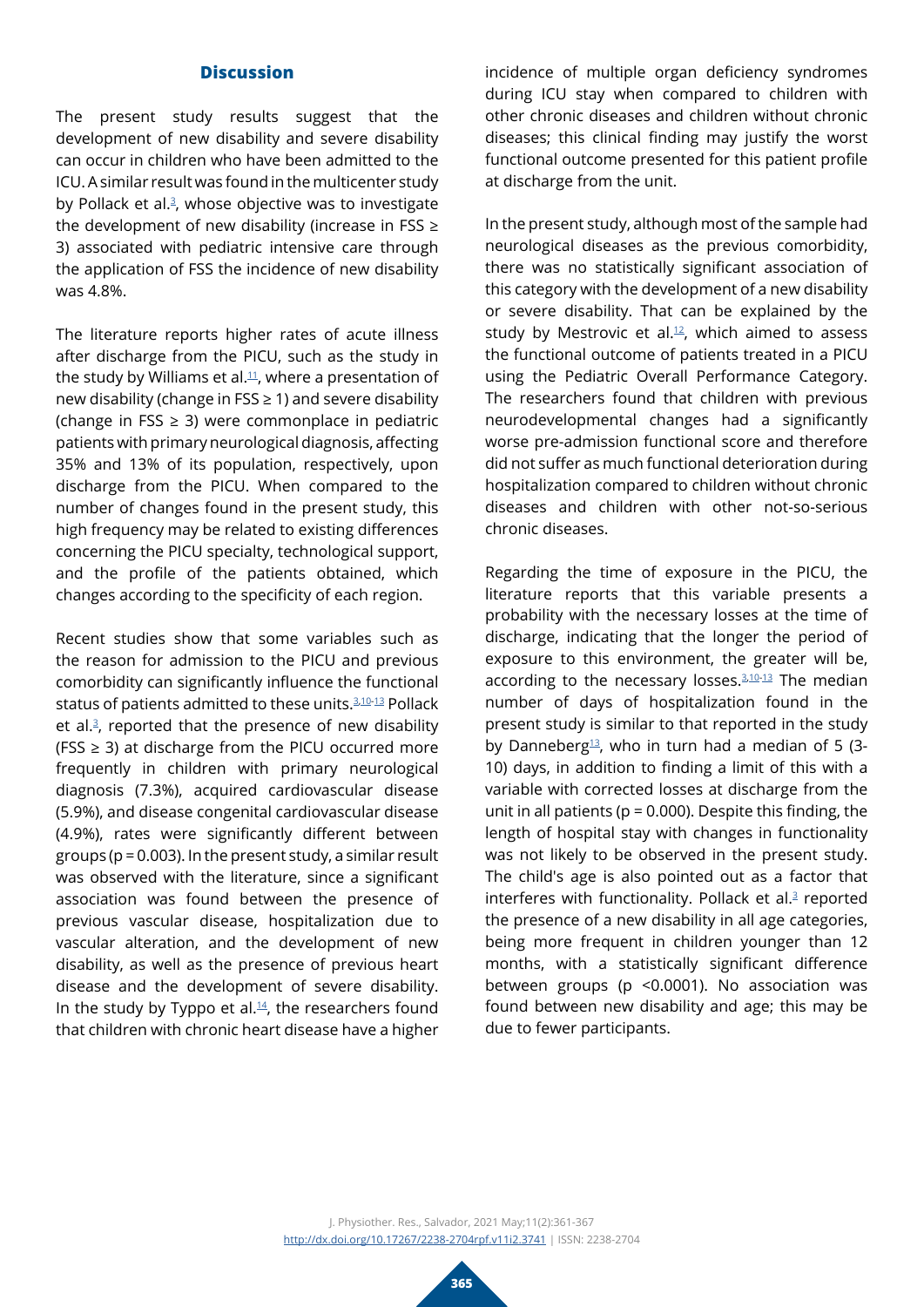Finally, the present study results suggest that although there are functional changes in this profile of children, admission to the PICU does not determine a worsening of functionality since there was a reduction in the number of children with functional worsening at discharge. This finding differs from that found in the literature, which points to a worse functional status at the time of discharge from the PICU compared to the functionality assessed by the FSS on admission.<sup>3,[13](#page-6-5)</sup> This mismatch may have occurred because most studies had assessed the child's functional level before hospital admission, unlike the present study, which assessed the functional state at the time of admission, where the child could already have functional changes resulting from the acute condition that motivated his hospitalization. In addition, in the studies mentioned above, the assessment and classification of functional conditions before admission to the PICU was obtained through the report of parents and caregivers, which may contain a tendency to overestimate the children's conditions.

As a limitation of the present study, the sample comes from a single service and is selected in a nonprobabilistic way, and may not reflect other regions' real-life and health conditions. In addition, the FSS was not classified by domains, which would allow a more detailed assessment of the functional profile of these children. It is also necessary to consider the sample size and that the significant association found in the present study concerning the new disability represents the condition of only one child.

# **Conclusion**

In the present study, we identified that the development of functional changes can occur in children who have been admitted to the PICU and that there is a statistically significant association between new disability and previous vascular disease; new disability and hospitalization due to vascular changes; and severe disability and previous heart disease. Identifying and understanding the subtle changes in the FSS is important to detect the profile of patients at risk for developing functional problems, thus providing better recovery and rehabilitation strategies. Therefore, it is necessary to develop multicenter studies with a larger number

of participants, prioritizing probabilistic sampling to investigate in more detail and the long-term functional changes developed by children during hospitalization.

#### **Authors 'contributions**

Jesus LG participated in data collection, search and statistical analysis of research data, interpretation of results, and scientific article writing. Andrade MCB participated in the design, data collection, interpretation of results, and guidance in writing the scientific article.

#### **Conflicts of interest**

No financial, legal, or political conflicts involving third parties (government, companies and private foundations, etc.) have been declared for any aspect of the submitted work (including, but not limited to grants and funding, participation in advisory council, study design, preparation manuscript, statistical analysis, etc.).

#### **References**

<span id="page-5-0"></span>1. Warwick Butt. Desfecho após alta da unidade de terapia intensiva pediátrica. J. Pediatr. (Rio J.). 2012; 88(1):1-3. [https://doi.](https://doi.org/10.2223/JPED.2165) [org/10.2223/JPED.2165](https://doi.org/10.2223/JPED.2165)

<span id="page-5-2"></span>2. Heneghan JA, Pollack MM. Morbidity: Changing the outcome paradigm for pediatric critical care. Pediatr Clin North Am. 2017;64:1147–65.<https://doi.org/10.1016/j.pcl.2017.06.011>

<span id="page-5-1"></span>3. Pollack MM, Holubkov R, Funai T, Clark A, Berger JT, Meert K, et al. Pediatric intensive care outcomes: development of new morbidities during pediatric critical care. Pediatr Crit Care Med. 2014;15(9):821-7. <https://doi.org/10.1097/pcc.0000000000000250>

<span id="page-5-3"></span>4. Bennett TD. Functional status after pediatric critical care: is it the disease, the cure, or Both? Pediatr Crit Care Med. 2015;16(4):377-8. [https://dx.doi.](https://dx.doi.org/10.1097%2FPCC.0000000000000380) [org/10.1097%2FPCC.0000000000000380](https://dx.doi.org/10.1097%2FPCC.0000000000000380)

<span id="page-5-4"></span>5. Herrup EA, Wieczorek B, Kudchadkar SR. Characteristics of postintensive care syndrome in survivors of pediatric critical illness: A systematic review. World J Crit Care Med. 2017;6(2):124- 34. <https://dx.doi.org/10.5492%2Fwjccm.v6.i2.124>

<span id="page-5-5"></span>6. Bastos VCS, Carneiro AAL, Barbosa MSR, Andrade LB. Brazilian version of the Pediatric Functional Status Scale: translation and cross-cultural adaptation. Rev. bras. ter. intensiva [Internet]. 2018;30(3):301-7. Available from: [https://www.scielo.br/pdf/rbti/](https://www.scielo.br/pdf/rbti/v30n3/0103-507X-rbti-20180043.pdf) [v30n3/0103-507X-rbti-20180043.pdf](https://www.scielo.br/pdf/rbti/v30n3/0103-507X-rbti-20180043.pdf)

J. Physiother. Res., Salvador, 2021 May;11(2):361-367 <http://dx.doi.org/10.17267/2238-2704rpf.v11i2.3741> | ISSN: 2238-2704

**366**